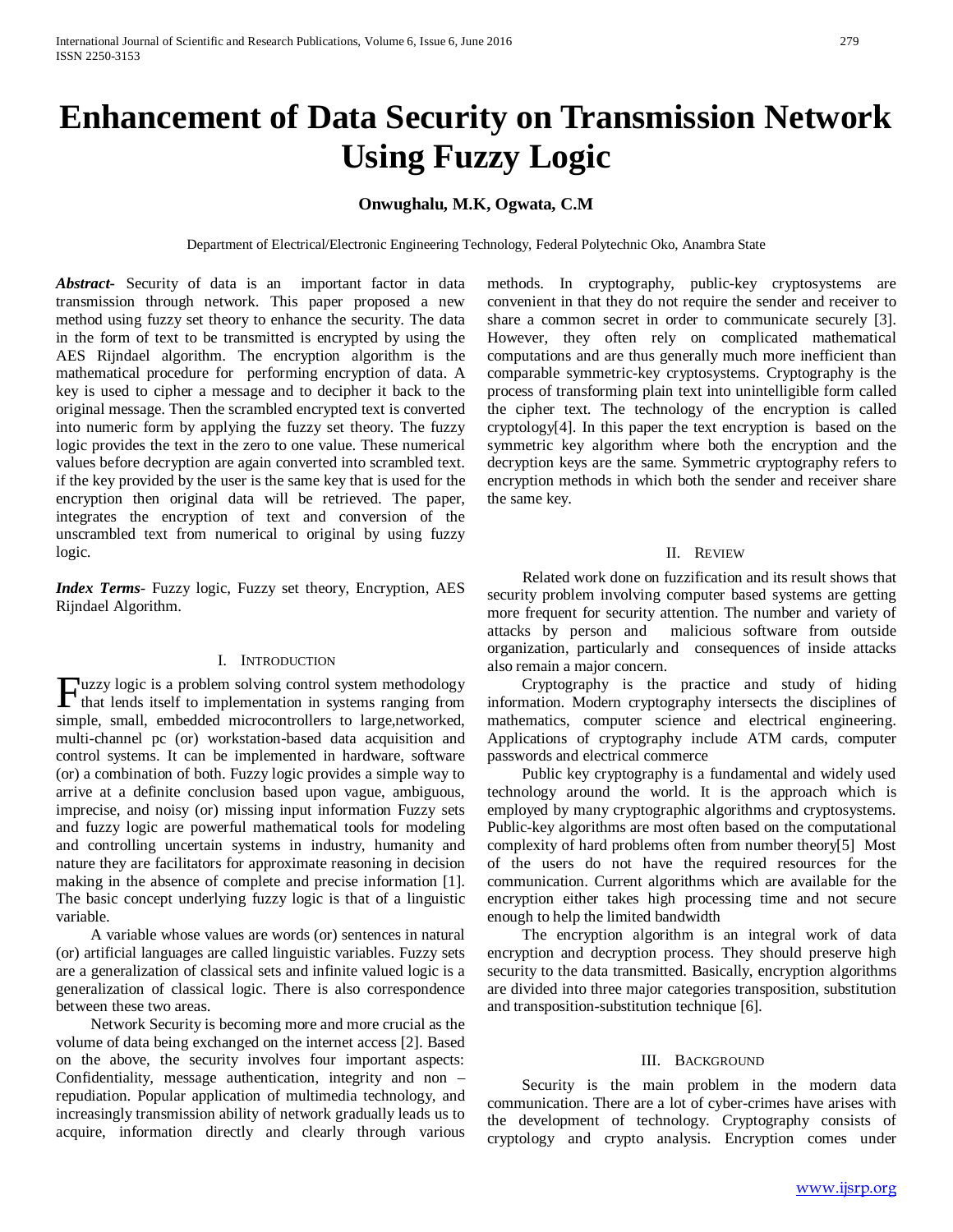cryptology. In this paper the text encryption is based on the symmetric key algorithm where both the encryption and the decryption keys are the same

#### **AES Rijndael Algorithm**

 The encryption algorithm is an integral work of image encryption and decryption process. They should preserve high security to the image transmitted. Rijndael algorithm is one of the AES (Advanced Encryption Standard) algorithms, used for text encryption technique. It is a block cipher algorithm, in which the block means the information to be encrypted is divided into blocks of equal length, It is an iterated block cipher, with a variable block length and variable key length.

## **AES Rijndael Algorithm Operations:**

- Describe the set of rounds keys from the cipher key.
- Initialize the state array with the block data (plaintext).
- Add the initial round key to the starting state array.
- Perform nine rounds of state manipulation.
- Perform the tenth final round of state manipulation.
- Copy the final state array and as the encrypted data (cipher text)

#### **Fuzzy set theory**

 Fuzzy set theory is an extension of classical set theory where elements have varying degrees of membership. A logic based on the two truth values True and false is sometimes inadequate when describing human reasoning [7]. Fuzzy logic uses the whole interval between 0 (false) and 1 (True) to describe human reasoning. A fuzzy set is any set that allows its members to have different degree of membership function in the interval  $[0,1]$ . The degree of membership (or) truth is not same as probability [5]. Fuzzy truth is not likelihood of some event (or) conditions. The fuzzy truth represents membership in vaguely defined sets.

#### IV. METHODOLOGY

 Symmetric key cryptography refers to encryption methods in which both the sender and receiver share the same key (and, less commonly, in which their keys are different, but related in an easily computable way) [8]. The modern study of symmetric ciphers relates mainly to the study of block ciphers and stream ciphers and to their applications. A block cipher take as input a block of plaintext and a key, and output a block of cipher text of the same size. Since messages are almost always longer than a single block, some method of knitting together successive blocks is required. Several have been developed, some better security in one aspect or another than others. They are the mode of operations which must be carefully considered when using a block cipher in a crypto system. Rijndael algorithm is one of the AES (Advanced Encryption Standard) algorithm used for data encryption technique. It is a block cipher algorithm in which the block means the information to be encrypted is divided into blocks of equal length. It is an integrated block cipher, with a variable block length and variables key lengths [9].

 Internally, the AES algorithms operations are performed on a two dimensional array of bytes called the state. The state consists of four rows of bytes, where Nb is the block length divided by 32. The function of AES Rijndael is as follow

 **i. SubBytes Transformation:** The sub Bytes () Transformation is a non

 -linear byte substitution that operates independently on each byte of the state using a substitution table.

 **ii. Shift Rows Transformation:** In the shift rows () Transformation, the bytes in the last three rows of the state are cyclically shifted over different number of bytes. The first row will not get shifted.

 **Iii. Mix Column Transformation:** In mix column () Transformation. The columns of the state are considered as polynomial and then multiplied by modulous with fixed polynomial individually.

 **iv. Add Round Key Transformations:** In the Add Round Key () Transformation, a round key is added to a state by a simple bitwise XOR operation. Each round key consists of Nb words from the key schedule those Nb words are each added into the columns of the state.

#### **Encryption and Fuzzification**

 The secret evaluation on communication between various networks is concerned with the working effect of secret regulatory authorities and with the economic interests of the evaluated objects. The quality of the secrecy evaluation not only affects the message that is transmitted between the nodes. In the traditional process of encryption evaluation mainly studies the security system of evaluated enterprises by the findings. Finally, they evaluate enterprises on the basis of the total points. There are a lot of uncertainty and fuzziness in the course of this evaluation. Eg, the difficulty in quantifying the indexes. Therefore, the fuzzy set theory and method were introduced in the secrecy evaluation. It is the organic combination of quantitative and qualitative evaluation, so the secrecy censorship evaluation becomes more scientific and realistic.

#### **Encryption of data using Matrix Transformation**

 A new method to transmit the data over the network is proposed. The communication involves the encryption of data before passing it to the receiver. For the data encryption the key is generated using the AES standard algorithm, which is symmetric. Then, store the encrypt file in the memory for comparing for later process. The matrix transformation is the next step in this process. For the matrix conversion the ASCII value of the encrypted text is considered. The conversion ends in the binary coded value which is in ones and zeros. After this step, get the encrypted data put into matrix formation, get the fuzzy membership matrix.

 For the decryption of the text again the matrix transpose formation is created. The following steps are taken place in the decryption process to retrieve the encrypted data from the remote system, Convert the matrix with encrypted text into matrix transpose formation. The fuzzy evaluation score is now received. After the retrieval of the data the decryption process is taken place by use the symmetric key algorithm. This file is compared with the original data for processing. At the end of the process the original data can be retrieved and the data can be transferred between the users without any modification.